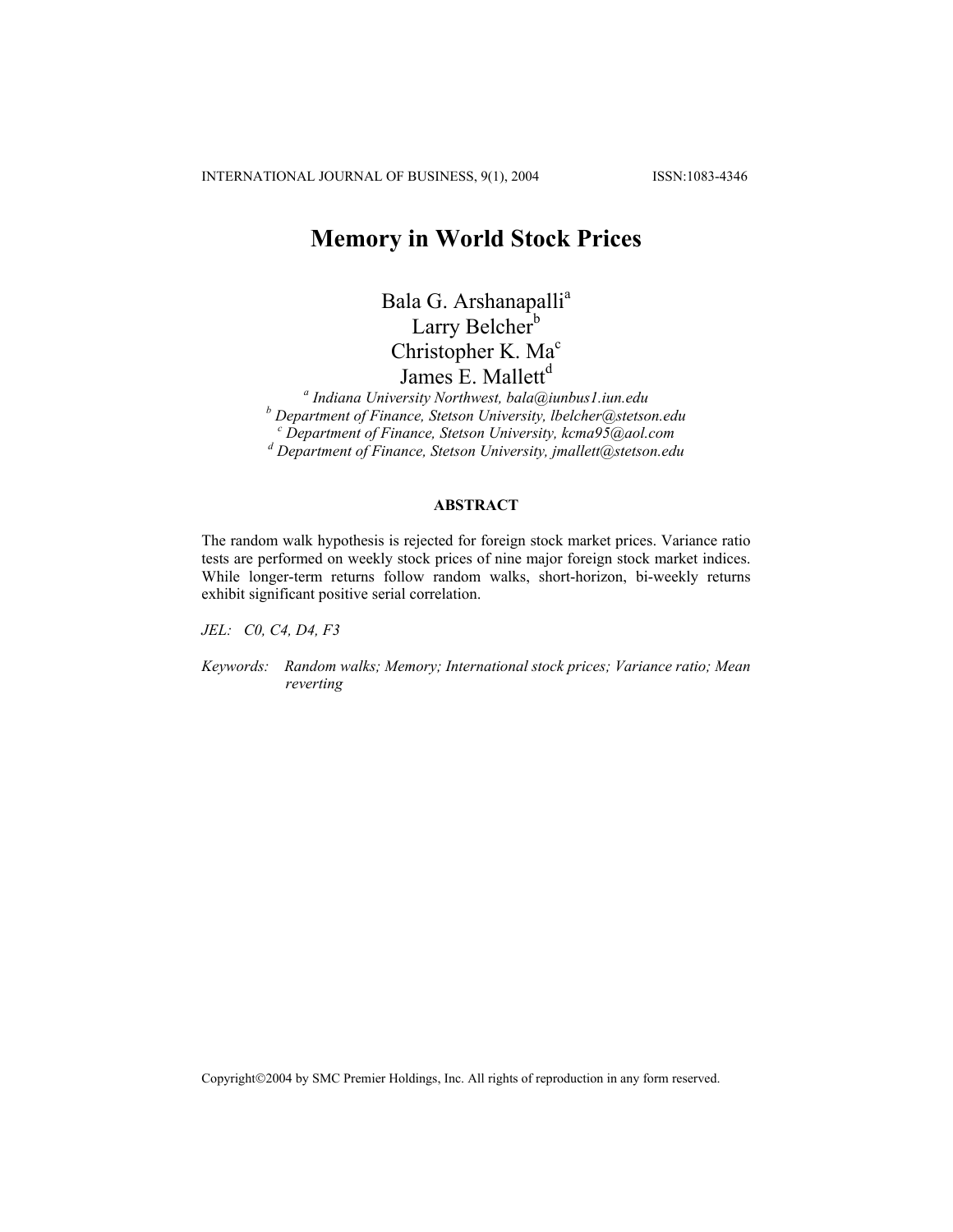#### **I. INTRODUCTION**

In recent years, much controversy has been raised regarding the time series properties of the stock returns. It has been shown that the long-horizon stock returns using monthly and annual data exhibit negative serial correlations (Fama and French, 1988; Lehmann, 1989; Paterba and Summers, 1988; Cecchetti, Lam and Mark, 1989). The common evidence suggests that there are information components in past prices that can be used to predict future prices; price movements in stock markets violate the random walk hypothesis. While such a conclusion may contradict the findings in earlier studies (Working, 1934; Kendall, 1953; Roberts, 1959; Alexander, 1961), further complications surface when nonuniform evidence is found in returns of different time horizons. For example, both French and Roll (1986) and Lo and MacKinlay (1988) show that daily and weekly *individual* security returns are negatively autocorrelated, but Conrad and Kaul (1988), Lo and MacKinlay (1988) find that weekly *portfolio* returns demonstrate positive serial correlation.

In an effort to explain return dependence, Conrad, Kaul and Nimalendran (1989) decompose the daily stock return series into positively autocorrelated expected return component, a negatively autocorrelated bid-asking spread component, and an independent random component. Ma (1990) presents similar findings in the daily GNMA bond prices, but concludes that the unexpected information component is positively autocorrelated. These studies provide the empirical justification for the need to distinguish the relationship between individual components in the price series.

To test the robustness of the results and avoid the "data snooping" problem often found in the U.S. time series, this study investigates the random walk hypothesis in nine major foreign stock market indices. Three components are identified in the price series: a systematic component reflecting the expected information, a negatively autocorrelated component which is attributed to the bid-asking spread of the marketmaker's behavior, and a noise term which represents the pricing on the unexpected information. The evidence suggests that the short-horizon (ie. 2-week holding period) realized return exhibits persistence. The sources of the time dependence cannot be explained by the bid-asking spread, the underlying nonnormality of the return distribution, or the systematic movement of the underlying structure. Therefore the implication is that the foreign stock prices did not react to unexpected information in a rational fashion, and the adjustment process is not instantaneous. However, once the holding period is extended to a month, the null hypothesis of random walk cannot be rejected.

### **II. THE MODEL**

Before we investigate the nature of random walks, it is important to make the distinction between anticipatory and random elements in a price series (see Working, (1934)). Furthermore Houthakker (1934) pointed out that randomness of a process could be defined only in the absence of any systematic pattern. Conrad, Kaul and Nimalendran (1991) have shown that the stock return series exhibit different time-series properties and therefore the distinction between the anticipatory and the random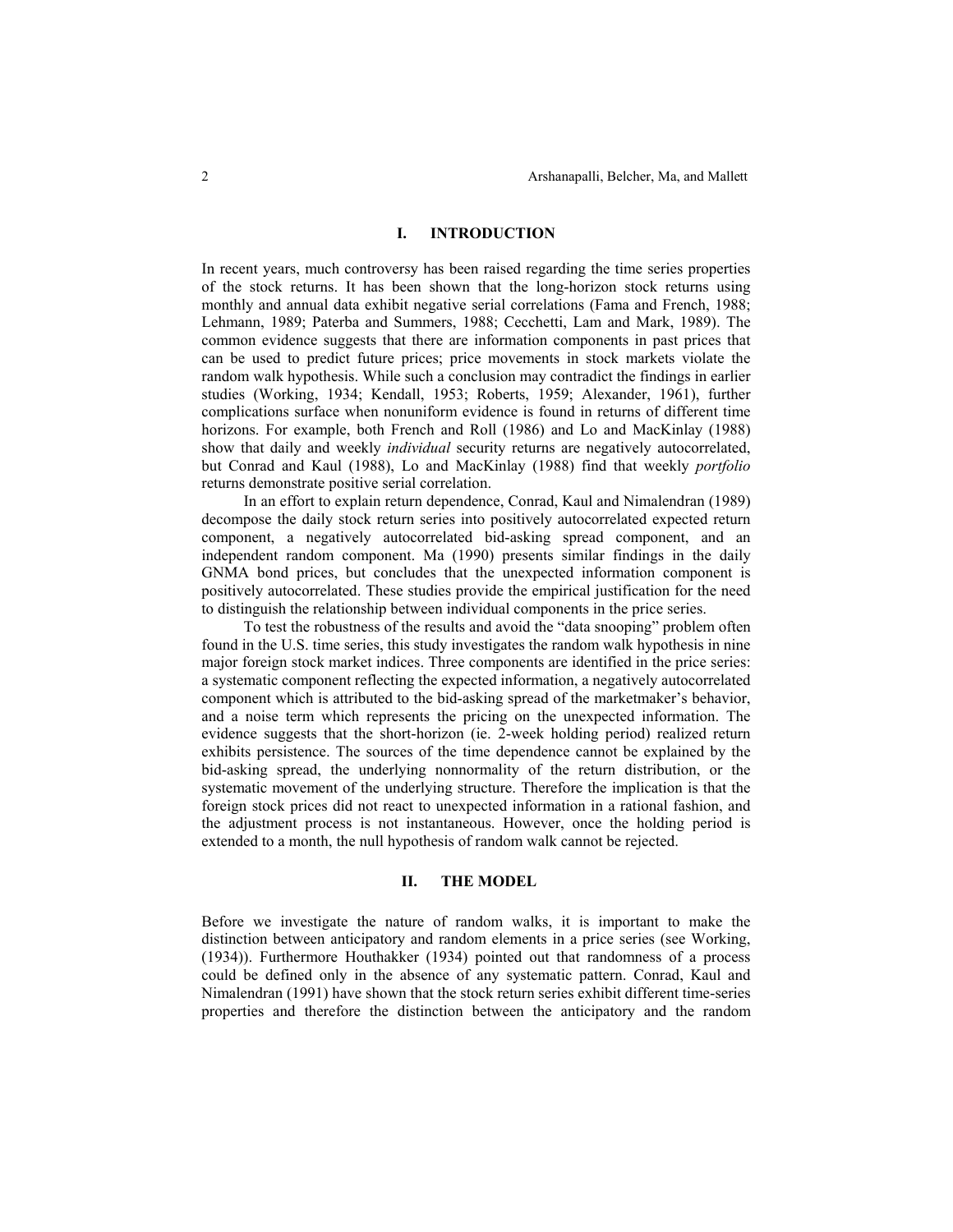components are very important. Furthermore, Conrad and et al (1991) have shown that short-horizon realized returns exhibit negative dependence. However, they showed that negative dependence is most due to the bid-asking spread rather than due to the randomness. Thus, some have argued that the systematic structure of the time series, if expected, should be deterministic.

Consequently, the testing of the random walk hypothesis should be only relevant with respect to the random component of the price series. To properly show the impact on the variance from various components in the return series; the price formation process should be described as follows. At time  $t = 1$ , the i<sup>th</sup> investor forms expectations of price at time t based on the information available at t-1,  $X_{t-1}$ , and can be written as

$$
E(P_t / \phi_{t-1}) = \alpha + \beta X_{t-1}
$$
 (1)

where  $\alpha \& \beta$  are parameters and  $X_{t-1}$  is the information available in time period  $_{t-1}$ . Further, it is also assumed that investors enter at time t-1 with probability beliefs prob (.) defined over the information set  $\phi_t$ . The information available in time period t-1  $(X_{t-1})$  is a subset of  $\phi_t$ . The actual formation process can be described as

$$
P_t = E_{t-1}(Pt/\phi_{t-1}) + e_t + b(X_t - X_{t-1})
$$
\n(2)

where  $e_t$  is assumed to be identically and independently distributed (iid),  $X_t$  is the information available at time t. The difference  $(X_t-X_{t-1})$  is the incremental information set available from t-1. Thus, the actual price is a fraction of expected price component at t-1, systematic component  $(X_t - X_{t-1})$  which may be attributed to risk premium or bidask spread or trend specific to certain specific periods, and a random component. The testing of random walk hypothesis involves the testing of the time-series properties of the noise terms, et. Since stock prices are non-stationary, returns are used in our empirical model.

To separate the random component from the systematic component reflecting the changes of an underlying economic model, we employ the variance ratio test first developed by Tintner (1940) and the corresponding tests statistics by Lo and MacKinlay (1988). Specifically, let  $P_t$  represent the asset price at time t and  $L_t$  be the natural logarithm of prices. The continuously compound return,  $R_t$  which is the difference in successive log-prices, should contain three components: a systematic component,  $\phi_t$ , which is differentiable with respect to time and determined by the underlying fundamentals of the asset; bid-ask spread component,  $\delta_t$  S, reflecting the impact of dealer's marketmaking behavior; and a random innovation, ε*<sup>t</sup>* generated by unexpected random causes. Therefore,

$$
Log(P_t/P_{t-1}) = \phi_t + (\delta_t - \delta_{t-1})S + \varepsilon_t, \qquad (3)
$$

where  $cov(\phi_t, \varepsilon_t)=0$ ,  $cov(\delta_t, \varepsilon_t)=0$ ,  $cov(\phi_t, \delta_t)=0$ ,  $E(\varepsilon_t)=E(\delta_t)=0$ , and  $cov(\delta_t, \delta_{t-1})=p_1 < 0$ .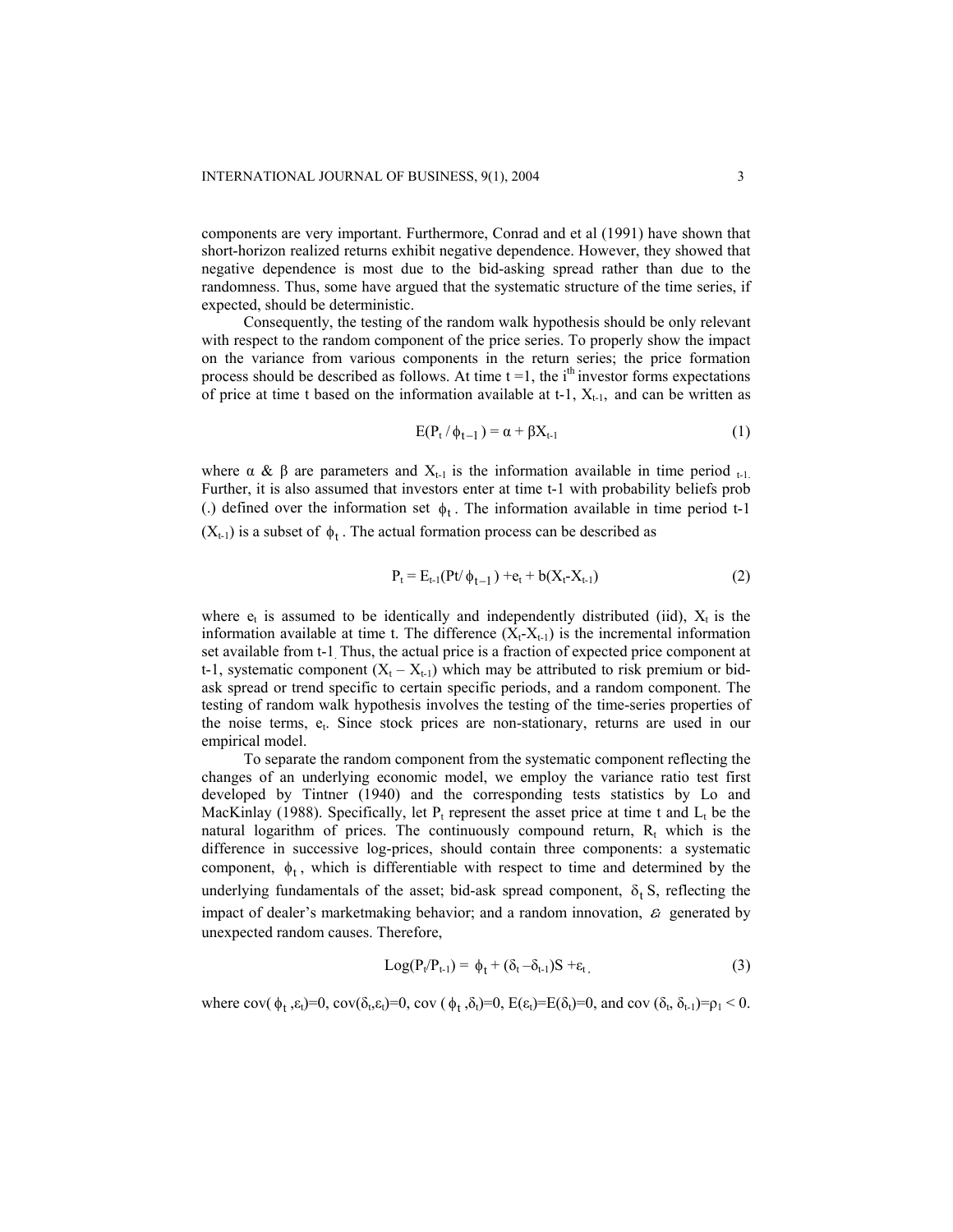In equation (3), S is the level of a time-invariant bid-ask spread, and  $\delta_t$  is the stochastic variable for the transaction type of the price, Pt:  $\delta_t = 1$  if the transaction price is an ask price and  $\delta_t = -1$  for a bid price.

In addition, bid-ask spread is introduced in equation (3) to account for nontrading effects. The studies that use monthly or annual data (see for example, Fama and French, 1988 or Paterba and Summers 1999) are less likely to be affected by nontrading at those frequencies. However, in daily or weekly studies, it has been shown that returns show positive correlation due to infrequent trading, (see Conrad, Kaul and Numalendran, 1991). For example, if some of the securities in the market index trade infrequently, these securities will have higher bid-ask spread to reflect the illiquidity of these securities. Furthermore, we are using index data of 9 countries, the inclusion of bid-ask spread in equation 3 became even more important to account for non-trading effects. It makes even more sense to include bid-ask spread especially to account for different market microstructures of these countries.

As market makers stand ready to offer a (higher) price to sell and ask a (lower) price to buy, the differences between the two prices, in the form of positive bid-ask spreads, is the reward for market makers for providing the liquidity services. Roll (1984) argues that if buy and sell orders arrive randomly in a non- trending market, market prices will tend to vary between the bid and ask prices in such a way that the observed prices changes act as if they are negatively autocorrelated. Thus, the correlation between the successive transaction types,  $\rho_1$ , is assumed to be negative. A mean of zero for  $\delta_t$  reflects the assumption that there is no concentration on the type of the transaction for the entire sample period. By definition,  $\phi_t$ ,  $\delta_t$ , and  $\epsilon_t$  are independent. The components of the spread variables in equation (1) reflect the effect of the transaction type of the quoted prices on the computed returns. When two successive prices are the same type of transaction, i.e.,  $\delta_t = \delta_{t-1}$ , there is no measurement bias of bid-ask spreads in the returns or the variances. Conversely, if the bid and ask prices reverse perfectly from price to price; there is a significant bias in the return variances.

In order to test empirically equation (3), it is important to neutralize the impact of systematic component. It should be noted, however, that the systematic component can be serially correlated due to the nature of the economic determinants which may be time- path dependent. That is, cov ( $\phi_t$ ,  $\phi_{t-1}$ ) is not necessarily equal to zero. Based on the specification in equation (1), ε<sub>t</sub>, are said to follow a Gaussian *random walk*, if and only if, the noise component is independent of time and normally distributed with an expected value of zero and variance equal to  $\sigma^2$ . It is necessary, therefore, to isolate the noise component from the entire series, which can be accomplished by taking finite differences of the price series. When a lag, q, is used to finite differences the series, any systematic pattern of  $\phi_t$  that exists between P<sub>t</sub> and, P<sub>t-q</sub> should be irrelevant in determining the variance ratios. Thus, the finite differencing of a series will eliminate or at least reduce to any desired degree on the importance of the systematic component without changing the random component (Powers, 1971). On the other hand, the random component cannot be reduced by finite differencing since it is not ordered in time.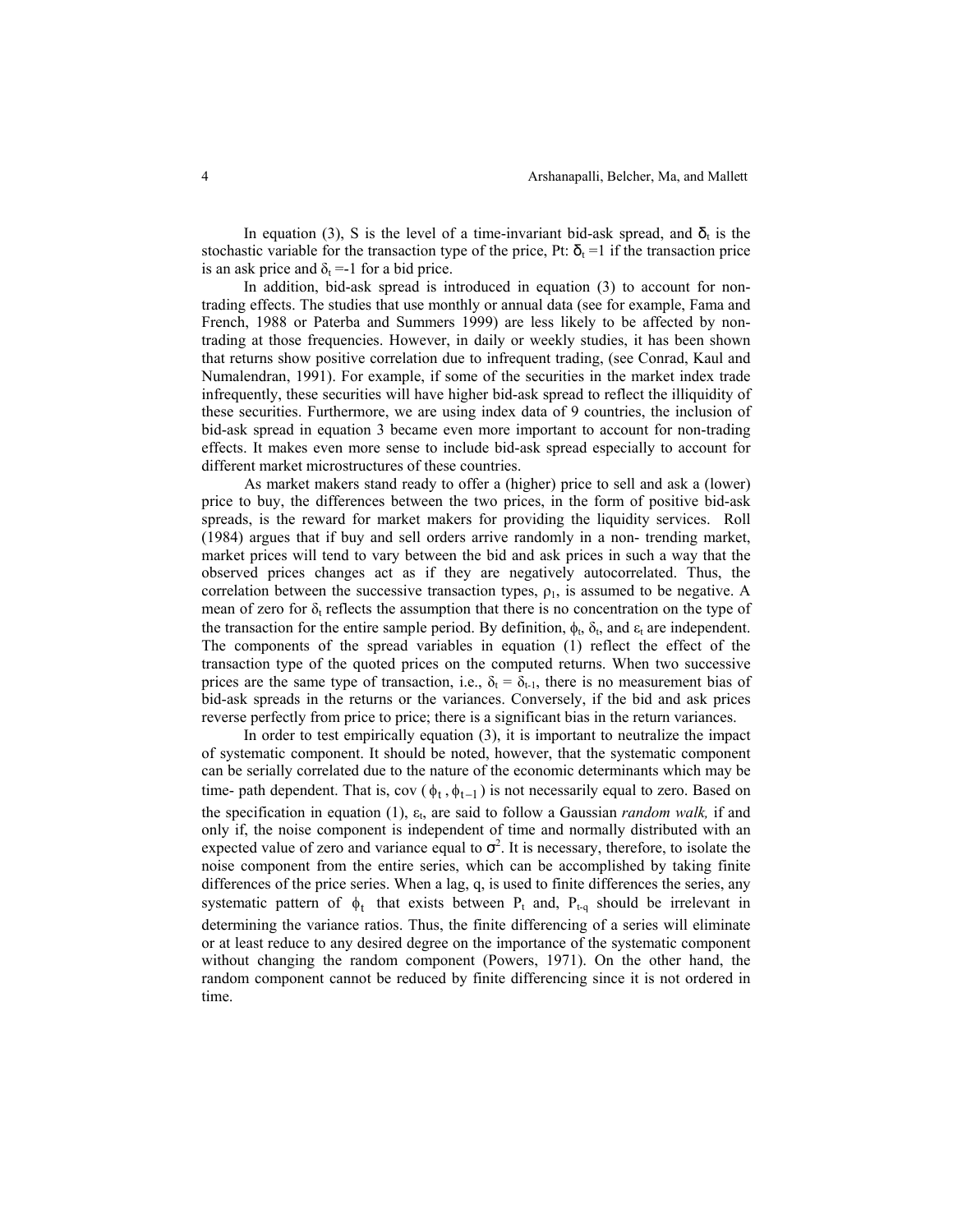The above tests is often considered superior to traditional white-noise tests or autocorrelation tests for random walks, since it does not require that the underlying *ex ante* economic model be specified. The traditional autocorrelation method assumes either that there is no systematic component in the underlying process (martingale) or that the economic model be specific ad hoc in order to distinguish the random component  $\varepsilon_t$  for testing. In either case, the hypothesis is always a joint test for both the validity of the model and the independence of the  $\varepsilon_t$ . Therefore, there should exist a non- negative integer, q, which will eliminate the impact of the systematic structure, and equation (3) can be written as:

$$
Log\ (P_t/P_{t\text{-}q}) = \ \sum\limits_{k=0}^{q} \epsilon t-k + (\delta t - \delta t - q)S
$$

and the variance of the q- period return is:

$$
V(R_q)=\underset{k=0}{\overset{q}{\sum}}V(\epsilon t-k)+2S^2V(\delta t)+\underset{i=0}{\overset{q}{\sum}}\underset{j=0}{\overset{q}{\sum}}Cov(\epsilon t-i,\epsilon t-j)-2S^2Cov(\delta t,\delta t-q)\text{ , where }i\neq j.
$$

The random walk hypothesis would require that  $\varepsilon_t$  be independent and identically distributed (i. i.d.). Therefore, let  $\sigma_0^2 = V(\delta_t)$ , and  $\rho_q = \text{Cov}(\delta_t, \delta_{t-q})$ .

$$
V(R_q) = qV(\epsilon_t) + 2 S^2(\sigma_\delta^2, \rho_q)
$$
 (4)

Assume that bid-ask spread does not exists, equation (4) is reduced to  $V(R_0)$  =  $qV(\epsilon_t)=q\sigma^2$ . Thus, the familiar unit- root variance ratio and the following necessary condition for random walks must hold:

$$
\lambda(q) = V(q)/[V(1)q] = 1,\tag{5}
$$

where  $\lambda(q)$  represents the variance ratio of the finite difference log-price series. The variance ratio test compares the variance of a q-period return to that of the product of q and the variance of a one-period return. To test the null hypothesis that the timevariance relationship in equation (5) holds, finding  $\lambda(q)$  significantly different from unity is sufficient to reject the random walk hypothesis. Consider the observed logprices series  $L_0, L_1, \ldots, L_n$ , where the total number of observations equals n + 1. Define the unbiased estimations of  $\mu$ ,  $V(1)$  and V (q), respectively. Then:

$$
\mu = 1/(n) \sum_{k=1}^{n} (Lk - Lk - 1) \quad V(1) = 1/(n-1) \sum_{k=1}^{n} (Lk - Lk - 1 - \mu)^2
$$

$$
V(q) = 1/[q(n-q+1)(1-q/n)] \sum_{k=1}^{n} (Lk - Lk - q - q\mu)^2
$$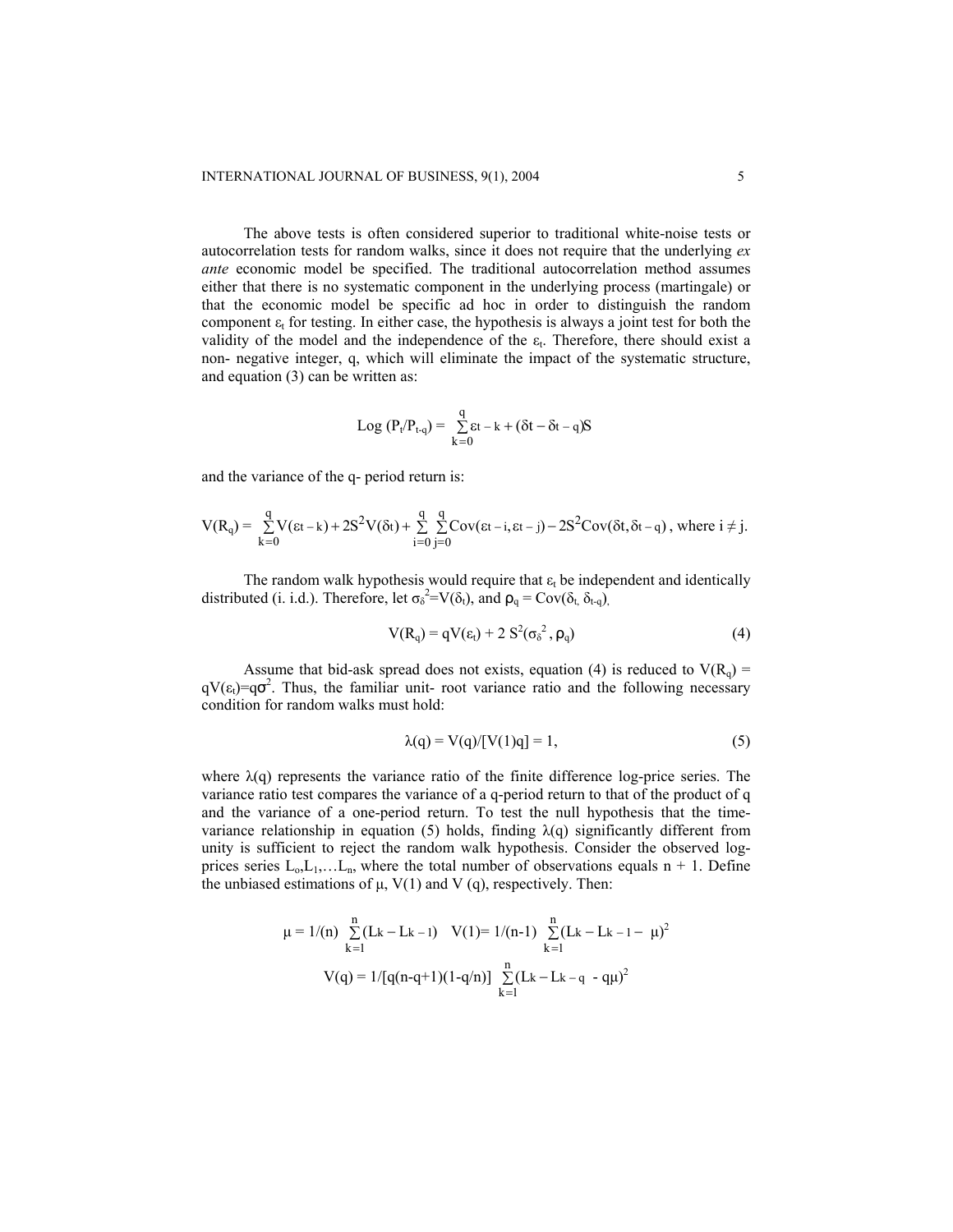As shown by Lo and MacKinlay (1988), the test statistic,  $z(q)$ , whish is insensitive to non- normality of the underlying return distribution and overlapping data problem, is asymptotically normal with a mean of zero and variance of unity with the following specifications:

$$
z(q) = [\lambda^*(q)/t(q)^{1/2}] \tag{6}
$$

where

$$
\lambda^*(q) = V(q) / [V(1)q]
$$
\n
$$
t(q) = \sum_{i=1}^{q-1} [(2(q - j) / q]^2 d(j), \text{ and}
$$
\n(7)

$$
j=1
$$
  

$$
d(j) = \sum_{k=j+1}^{n} (L_{k} - L_{k-1} - \mu)^{2} (L_{k-j} - L_{k-1} - \mu)^{2} / [\sum_{k=j+1}^{n} (L_{k} - L_{k-1} - \mu)^{2}]^{2}
$$

The estimations on the variance ratios of different lags,  $\lambda(q)$ , and their associated test statistics,  $z(q)$ , will allow us to assess if the variance ratios are significantly different from unity. The random walk hypothesis will be rejected if  $\lambda^*(q)$  is significantly different from unity. Furthermore, an estimate of  $\lambda(q)$  greater (less) than 1 for q=2 would suggest significantly positive (negative) serial correlation between prices. Furthermore, the test is rather insensitive to heteroscedasticity, a phenomenon in which the variance changes over time, i.e.,  $\sigma$  may itself be a random variable, possibly following a random walk or varying systematically with time. The estimations on the variance ratios of different lags,  $\lambda(q)$ , and their associated tests statistics  $z(q)$  will allow us to determine whether the variance ratios are significantly different from unity.

To determine whether the systematic component in the original price series is not contributing to the price dependence measured by the variance ratios, the length of the different interval, q, must be significantly larger. However, the variance ratio would start from one (q=1) and exhibit deviations from one as q becomes larger, and eventually resolute back to one when q equals q\*, where q\* is the number of differences needed to randomize the original series. As q\* is unknown if the underlying model is not first estimated, the evidence of deviations from unity for a given q only indicates the rejection of random walks *relative to* the holding period being investigated.

#### **A. The Impact of the Bid-Ask Spreads**

It should be noted, however, the existence of a nontrivial bid-ask spread, while not observable, complicates the measurement of the true variance ratio on the random element. This can be demonstrated by deriving the variance ratio from the specification of the variance function in equation (3) based on the observed prices: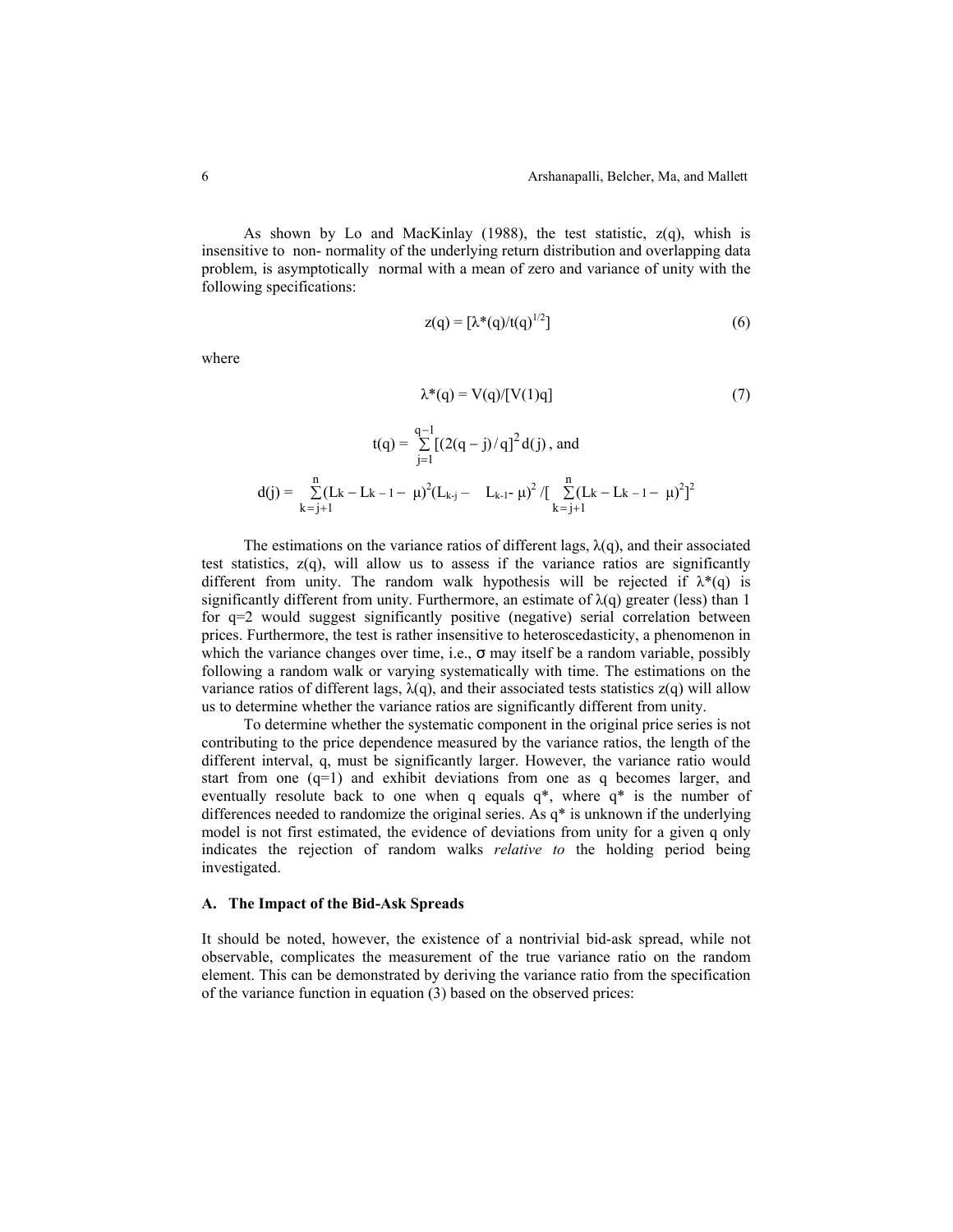$$
\lambda(q) = (\sigma^2 + 2S^2(\sigma_\delta^2 - \rho_q)/q)/[\sigma^2 + 2S^2(\sigma_\delta^2 - \rho_1)]
$$
\n(8)

Let

$$
\lambda(q) = 1 - \theta
$$
  
\n
$$
\theta = 2S^{2}(\sigma_{\delta}^{2} - \rho_{1}) - (\sigma_{\delta}^{2} - \rho_{q})/q/\left[\sigma^{2} + 2S^{2}(\sigma_{\delta}^{2} - \rho_{1})\right].
$$
\n(9)

where  $\theta$  measures the bias from the bid-ask spread in the observed variance ratio. The observed variance in equation (4) is always upward biased for  $\partial V(Rq)/\partial S > 0$ . However, the variance ratio computed over the observed prices is biased downward since  $\theta > 0$ , for q  $\geq 2$ . This implies that  $\lambda(q) \leq \lambda(q) =1$  for any positive q greater or equal to 2, where  $\lambda$  (q) is the true variance ratio associated with random walks independent of the bid-ask spread. Apparently, it is less interesting that the significant deviation of the variance ratio from unity is a result of simple measurement errors from bid-ask spreads. Since  $\partial\theta/\partial q > 0$ , the magnitude of the downward bias on the variance ratios increases as the number of lags increases. However, as  $\partial V^2(Rq)/\partial q \partial S < 0$ , the relative importance of the bias on the variance level also decreases when the number of lags increases. This would motivate the need of testing the hypothesis by computing the variance ratios of larger lags.

The bias from bid-ask spread components also varies with the length of the holding period for returns. From equation (3), the finite differenced log-prices over a longer horizon may be given as follows:

$$
Log(P_t/P_{t\text{-}hq}) = \sum_{k=0}^{hq} \epsilon t - k + (\delta t - \delta t - hq)S
$$

where h is the number of periods in one holding horizon during which the return is measured and q is the number of lags taken on the longer horizon (h-period) returns. The variance ratio function specified by equation (8) can be modified as:

$$
\lambda(q) = (\sigma^2 + 2S^2(\sigma_\delta^2 - \rho_q)/hq)/[\sigma^2 + 2S^2(\sigma_\delta^2 - \rho_1)/h]
$$

and the bid-ask spread bias on the variance ratio over long-horizon returns as in equation (9) is

$$
\theta_h = 2S^2[(\sigma_{\delta}^2 - \rho_1) - (\sigma_{\delta}^2 - \rho_q)/hq]/[\sigma^2 + 2S^2(\sigma_{\delta}^2 - \rho_1)/h]
$$

Since ∂θ/∂h < 0, the downward bias on the variance ratio for *longer-horizon* returns less. This is mainly due to the non time-additive nature of the bid-ask spreads. The implication is that the impact of trading practice such as bid-ask spreads often dominates for the short-term holding period (Roll, 1984; Lehmann, 1989). Hence, the extent of a "manufactured" negative serial correlation from bid-ask spreads is expected to diminish significantly if the length of the holding period is extended. In short, to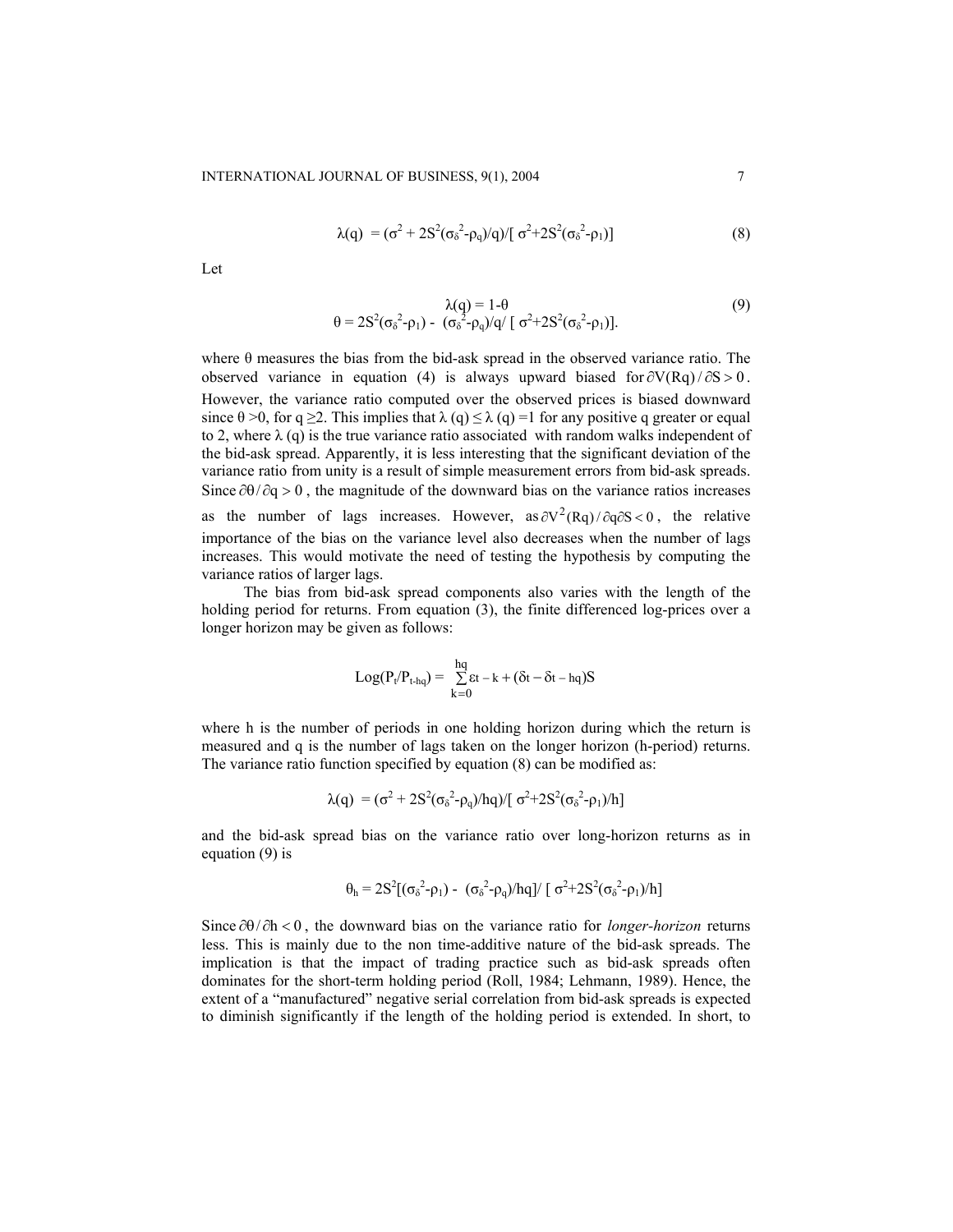measure the time-series properties beyond the nontrivial impact of bid-ask spreads as well as the underlying systematic component, both the length of the holding period for the return and the lag for differencing should be significantly longer.

#### **III. DATA**

For the reasons discussed above, the weekly stock index levels of nine major foreign industrialized stock markets were gathered for the period 1981 to 2001. There are 1095 weekly Wednesday observations for each foreign stock market. The selection of the same weekday is based on the consideration that the confounding impact of the wellknown day-of-the-week effect in major stock market indices can be minimized. These are Morgan Stanley Composite stock Indices obtained from Datastream. The nine stock markets are Belgium, Canada, France, Germany, Italy, Japan, Netherlands, Switzerland, and UK. These indices are all denominated in US dollars. Using stock indices, instead of individual stock prices, can also reduce the problem of the negative serial correlation in the individual stock price quotes.

### **IV. EMPIRICAL FINDINGS AND CONCLUSIONS**

Based on the procedure described in the previous section, the variance ratios and their test statistics for lags 2 through 10 ( $q=2$  to 10) are computed for each of the nine major foreign stock market indices. For the sake of brevity, we only report the variance ratios of one-week, two-week, and four-week returns for lag 2, 5 and 10 in Table 1 in Appendix. As the variance ratio for lag 2 can be approximated by 1-θ, where  $\theta$  is the first-order autocorrelation, a variance ratio of 1.12 for Canada, for example, implies a 12 percent positive serial correlation between successive weekly price changes (returns). The results for weekly return reveal that none of the variance ratios are significantly different from one except for Canada.

While the weekly price changes may still be affected by the bid-ask spreads, the evidence on the bi-weekly returns shows a stronger pattern. Six out of the nine foreign stock indices (except for Netherlands, Italy and UK) exhibit significant positive serial correlations. These results are similar to the results obtained by Poterba and Summers (1988). However, they found negative autocorrelation over longer horizons. These results are not necessarily different from our results, since they also could not reject random-walk price behavior statistically. The inclusion of bid-ask spread may partially explain why we did not find negative autocorrelation over longer horizon. The robustness of the evidence can be further confirmed by the significant ratio when the lag is lengthened. Since the level of the downward bias from bid-ask spread would be greater when the lag is larger, the generally higher level of the variance ratios for the longer lags suggests that the variance ratio is least "contaminated" by the bid-ask spread problem, if it exists, in the data series. Therefore, this implies that the positive price dependence is very strong considering the impact of negative serial correlation due to the bid-ask spread. The persistence in the movements of stock indices is also consistent with the previous findings that portfolio returns exhibit positive serial correlation.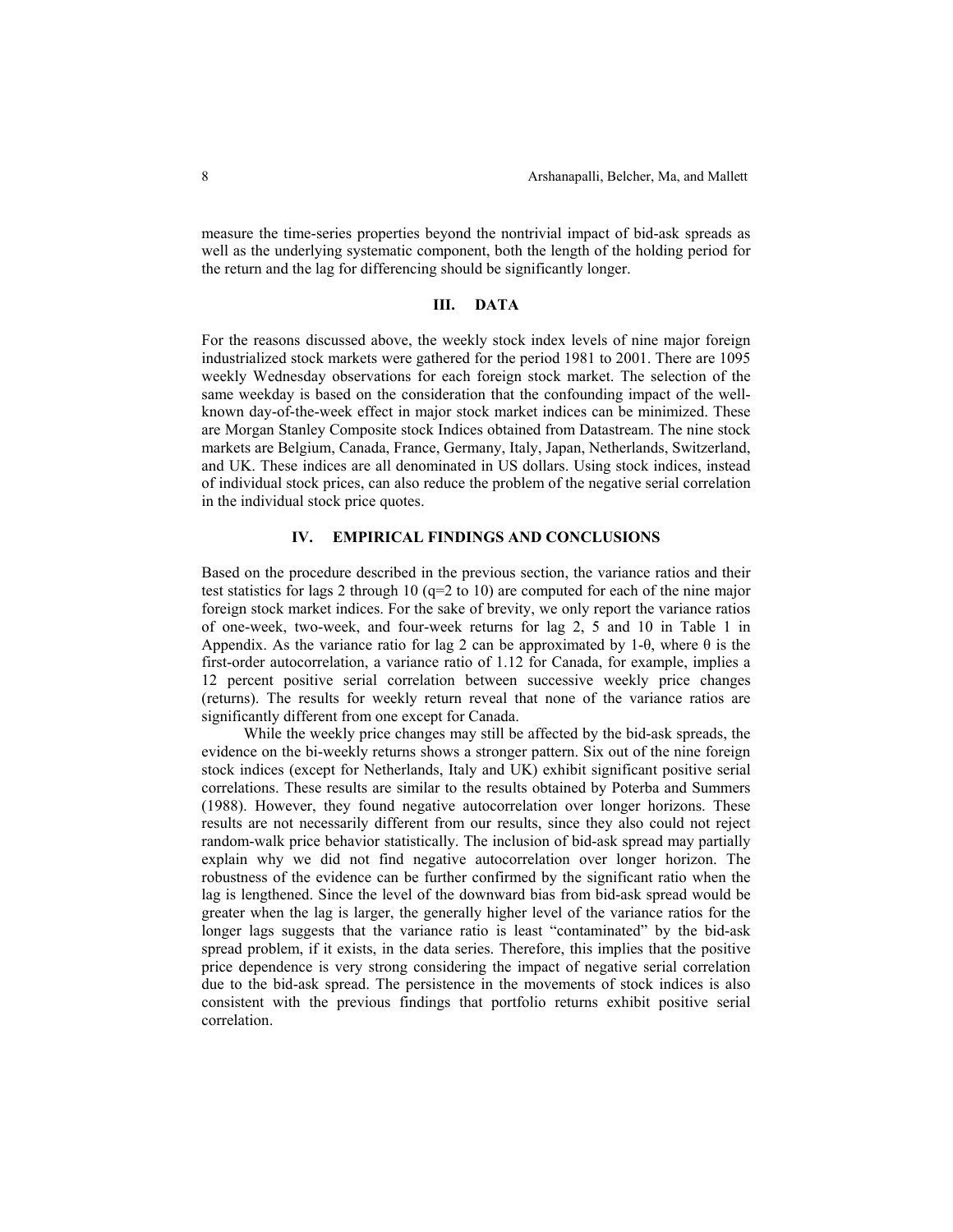However, once the holding period extends to a month, the null hypothesis of random walks cannot be rejected. That is, almost all except one variance ratio are not different from one over shorter horizon but the hypothesis of random walk cannot be rejected over longer horizon.

To check the robustness of the results we divided the sample into pre and post 1987 crash. The estimated results of these two sub samples are presented in Tables 2 and 3. In the pre-crash period only 4 out of nine markets exhibit significant positive autocorrelation. However, in the post crash period seven out of nine markets show significant positive autocorrelation in bi-weekly holding period periods. In summary, similar to the recent findings in the U.S. stock market, we document significant evidence of deviations from random walks in the foreign stock markets.

#### **REFERENCES**

- Alexander, S, 1961, "Price Movements in Speculative Markets: Trends or Random Walks," *Industrial Management Review* 2, 7-26.
- Cecchetti, S., P. Lam and N. Mark, 1989, "Mean Reversion in Equilibrium Asset Prices." Working paper, Ohio State University.
- Conrad, J. and G. Kaul, 1988, "Time-Variation in Expected Returns," *Journal of Business*, 61, 147-163.
- Conrad, J., G. Kaul and M. Nimalendran, 1991, "Components of Short-Horizon Individual Security Returns," *Journal of Financial Economics*, 29, 365-385.
- Fama, E., 1970, "Efficient Capital Markets: A Review of Theory and Empirical Work," *Journal of Finance*, 25, 383-417.
- K. French, 1988, "Permanent and Temporary Components of Stock Prices," *Journal of Political Economy*, 96, 246-272.
- French, K. and R. Roll, 1986, "Stock Return Variances: The arrival of Information and the Reaction of Traders," *Journal of Financial Economics*, 17, 5-26.
- Houthakker, H., 1934, "Systematic and Random Elements in Short-Term Price Movements," *Journal of the American Statistical Association*, 29, 164-172.
- Kendall, M., 1953, "The Analysis of Economic Time-Series, Part 1: Prices," *Journal of the Royal Statistical Society*, 96, 11-25.
- Lehmann, B., 1990, "Fads, Martingales, and Market Efficiency," *Quarterly Journal of Economics*.
- Lo, W. and C. Mackinlay, 1988, "Stock Market Prices Do Not Follow Random Walks: Evidence from a Simple Specification Test," *Review of Financial Studies*, 1, 41-66.
- Ma, C., 1990, "Meant Reversions in GNMA Returns," *AREUEA*, 18, 207-226.
- MacKinlay, C. and K. Ramaswamy, 1988, "Index-Futures Arbitrage and the Behavior of Stock Index Futures Prices," *Review of Financial Studies*, 1, 137-158.
- Paterba, J.M. and L. H. Summers, 1988, "Mean Reversions in Stock Prices: Evidence and Implications," *Journal of Financial Economics*, 22, 27-59.
- Powers, M., 1971, "Does Futures Trading Reduce Price Fluctuations in the Cash Markets?" *American Economics Review*, 61, 460-464.
- Roberts, H., 1959, "Stock Market 'Pattern' and Financial Analysis: Methodological Suggestions," *Journal of Finance*, 14, 1-10.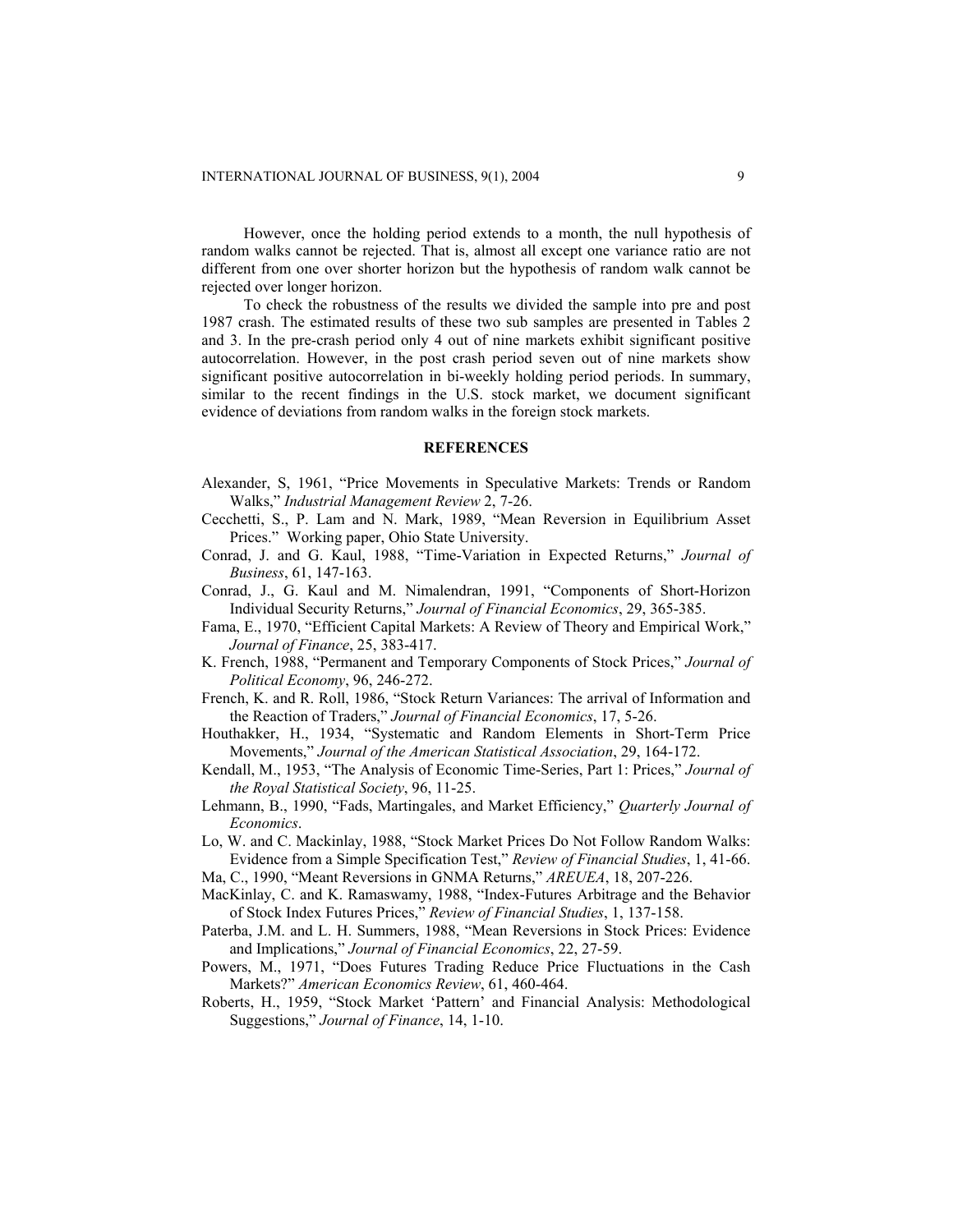Roll, R., 1984, "A Simple Measure of the Effective Bid-Ask Spread in an Efficient Market," *Journal of Finance*, 39, 1127-39.

Tintner, G., 1940, *The Variance Difference Method*, Bloomington.

Working, H., 1934, "A Random Difference Series for Use in the Analysis of Time Series," *Journal of the American Statistical Association*, 29, 11-24.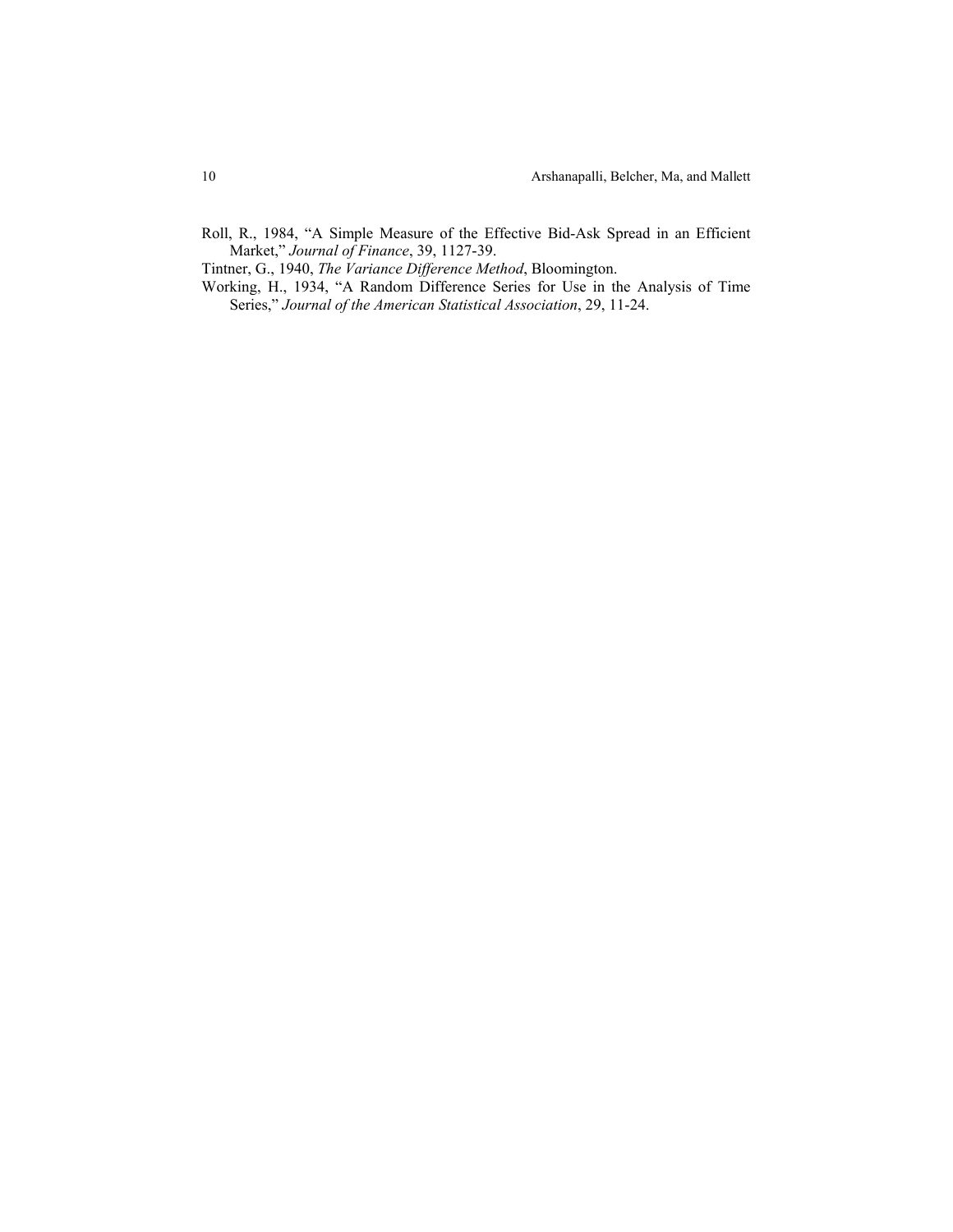# **APPENDIX**

## **Table 1**  Variance ratio test for short-horizon foreign stock returns sample period: January 1981 - December 2001

| Country     | <b>Weekly Returns</b> |         |         |         | Bi-Weekly Returns |         | Monthly Returns |         |         |
|-------------|-----------------------|---------|---------|---------|-------------------|---------|-----------------|---------|---------|
|             | $q=2$                 | $q=5$   | $q=10$  | $q=2$   | $q=5$             | $q=10$  | $q=2$           | $q=5$   | $q=10$  |
|             |                       |         |         |         |                   |         |                 |         |         |
| Belgium     | 1.05                  | 1.12    | 1.24    | 1.26    | 1.50              | 1.79    | 1.06            | 1.20    | 1.38    |
|             | 0.74                  | 1.27    | 1.68*   | $2.39*$ | $2.74*$           | $2.69*$ | 0.43            | 0.94    | 1.14    |
|             |                       |         |         |         |                   |         |                 |         |         |
| Canada      | 1.12                  | 1.23    | 1.32    | 1.18    | 1.25              | 1.30    | 1.05            | 1.04    | 1.03    |
|             | $1.72*$               | $2.18*$ | $2.09*$ | $1.75*$ | 1.64              | 1.40    | 0.41            | 0.23    | 0.13    |
| France      | 1.09                  | 1.15    | 1.19    | 1.20    | 1.30              | 1.36    | 1.10            | 1.23    | 1.24    |
|             | 1.34                  | 1.53    | 1.36    | 1.98*   | 1.90*             | 1.61    | 0.73            | 1.06    | 0.81    |
|             |                       |         |         |         |                   |         |                 |         |         |
| Germany     | 1.05                  | 1.07    | 1.07    | 1.19    | 1.28              | 1.33    | 1.00            | 0.99    | 0.88    |
|             | 0.73                  | 0.75    | 0.54    | 1.86*   | 1.82*             | 1.52    | $-0.03$         | $-0.04$ | $-0.56$ |
|             |                       |         |         |         |                   |         |                 |         |         |
| Italy       | 1.05                  | 1.14    | 1.12    | 1.08    | 1.25              | 1.34    | 0.99            | 1.07    | 1.04    |
|             | 0.83                  | 1.40    | 0.94    | 0.85    | $1.67*$           | 1.53    | $-0.12$         | 0.36    | 0.17    |
|             |                       |         |         |         |                   |         |                 |         |         |
| Japan       | 1.03                  | 1.11    | 1.18    | 1.17    | 1.28              | 1.34    | 1.02            | 1.08    | 0.94    |
|             | 0.47                  | 1.16    | 1.33    | $1.72*$ | 1.82*             | 1.54    | 0.13            | 0.42    | $-0.28$ |
|             |                       |         |         |         |                   |         |                 |         |         |
| Netherlands | 0.98                  | 0.90    | 0.88    | 1.05    | 1.01              | 1.02    | 0.98            | 0.97    | 0.83    |
|             | $-0.40$               | $-1.37$ | $-1.19$ | 0.61    | 0.10              | 0.12    | $-0.19$         | $-0.16$ | $-0.83$ |
|             |                       |         |         |         |                   |         |                 |         |         |
| Switzerland | 1.05                  | 1.07    | 1.09    | 1.18    | 1.25              | 1.31    | 1.06            | 1.17    | 1.14    |
|             | 0.85                  | 0.79    | 0.69    | 1.82*   | 1.68*             | 1.46    | 0.41            | 0.81    | 0.51    |
| <b>UK</b>   | 0.95                  | 0.91    | 0.81    |         | 0.98              |         | 1.05            | 1.12    | 0.99    |
|             |                       |         |         | 1.01    |                   | 0.89    |                 |         |         |
|             | $-0.80$               | $-1.12$ | 1.96*   | 0.13    | $-0.17$           | $-0.78$ | 0.36            | 0.60    | $-0.03$ |

The tests are performed from lag  $2 (q=2)$  through 10. Only three representative lags are reported. The variance ratio is computed by equation (7).

The Z- statistic reported below the variance ratio is computed using equation (6).

\* Significant at the 5 percent level.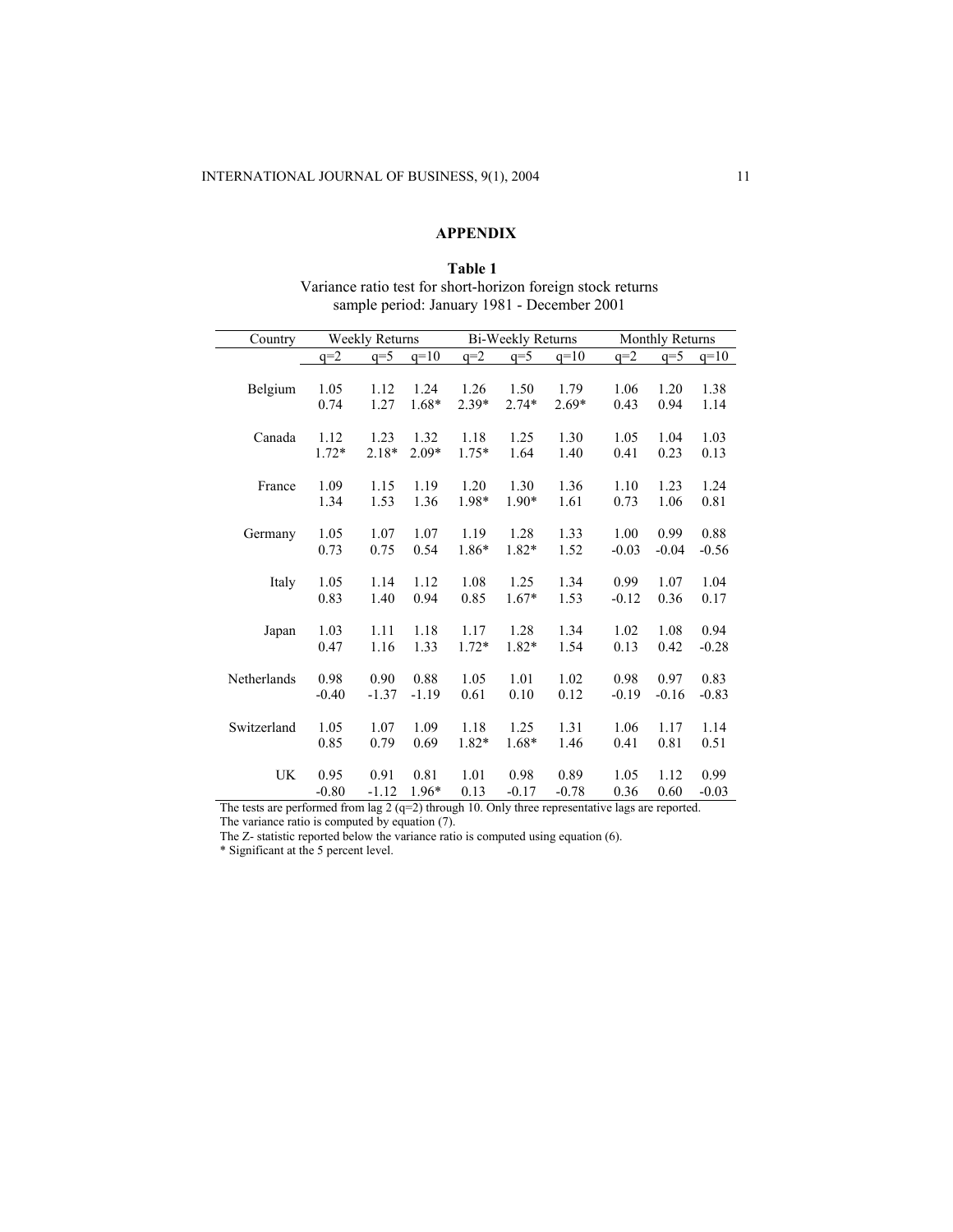| Country     | Weekly  |         |         |         | Bi-Weekly Returns |         | Monthly Returns |         |         |
|-------------|---------|---------|---------|---------|-------------------|---------|-----------------|---------|---------|
|             | $q=2$   | $q=5$   | $q=10$  | $q=2$   | $q=5$             | $q=10$  | $q=2$           | $q=5$   | $q=10$  |
|             |         |         |         |         |                   |         |                 |         |         |
| Belgium     | 1.19    | 1.41    | 1.68    | 1.26    | 1.48              | 1.67    | 0.99            | 1.02    | 1.07    |
|             | 1.49    | $1.92*$ | 1.98*   | 1.38    | 1.53              | 1.39    | $-0.03$         | 0.06    | 0.14    |
|             |         |         |         |         |                   |         |                 |         |         |
| Canada      | 1.20    | 1.38    | 1.60    | 1.07    | 1.07              | 1.10    | 1.04            | 0.99    | 0.86    |
|             | 1.57    | 1.83*   | $1.83*$ | 0.41    | 0.30              | 0.31    | 0.19            | $-0.03$ | $-0.38$ |
| France      | 1.23    | 1.40    | 1.62    | 1.15    | 1.28              | 1.26    | 0.99            | 1.04    | 1.05    |
|             | 0.69    | $1.91*$ | 4.75*   | 0.84    | 1.02              | 0.72    | $-0.05$         | 0.11    | 0.10    |
|             |         |         |         |         |                   |         |                 |         |         |
| Germany     | 1.07    | 1.14    | 1.18    | 1.01    | 0.97              | 0.79    | 0.89            | 0.93    | 0.88    |
|             | 0.59    | 0.81    | 0.75    | 0.06    | $-0.13$           | $-0.91$ | $-0.54$         | $-0.23$ | $-0.33$ |
|             |         |         |         |         |                   |         |                 |         |         |
| Italy       | 1.06    | 1.29    | 1.47    | 0.99    | 1.11              | 1.11    | 1.02            | 0.99    | 0.96    |
|             | 0.56    | 1.50    | 1.57    | $-0.08$ | 0.47              | 0.35    | 0.09            | $-0.04$ | $-0.10$ |
|             |         | 1.39    | 1.49    | 1.05    |                   | 0.85    | 0.85            | 0.78    | 0.71    |
| Japan       | 1.24    |         |         |         | 1.05              |         |                 |         |         |
|             | 1.82    | 1.87*   | 1.61    | 0.29    | 0.24              | $-0.62$ | $-0.81$         | $-0.89$ | $-0.95$ |
| Netherlands | 0.98    | 0.93    | 0.93    | 0.99    | 1.00              | 0.85    | 0.94            | 0.79    | 0.63    |
|             | $-0.21$ | $-0.47$ | $-0.38$ | $-0.04$ | 0.01              | $-0.61$ | $-0.30$         | $-0.83$ | $-1.35$ |
|             |         |         |         |         |                   |         |                 |         |         |
| Switzerland | 1.11    | 1.18    | 1.35    | 1.08    | 1.14              | 0.96    | 0.86            | 1.02    | 1.28    |
|             | 0.95    | 1.00    | 1.27    | 0.49    | 0.58              | $-0.16$ | $-0.66$         | 0.05    | 0.51    |
|             |         |         |         |         |                   |         |                 |         |         |
| UK          | 0.89    | 0.87    | 0.84    | 1.08    | 1.13              | 1.02    | 0.96            | 0.94    | 0.87    |
|             | $-1.11$ | $-1.02$ | $-0.92$ | 0.50    | 0.54              | 0.06    | $-0.18$         | $-0.19$ | $-0.36$ |

**Table 2**  Variance ratio test for short-horizon foreign stock returns sample period: January 1981 - September 1987

The tests are performed from lag  $2 (q=2)$  through 10. Only three representative lags are reported.

The variance ratio is computed by equation (7).

The Z- statistic reported below the variance ratio is computed using equation (6).

\* Significant at the 5 percent level.